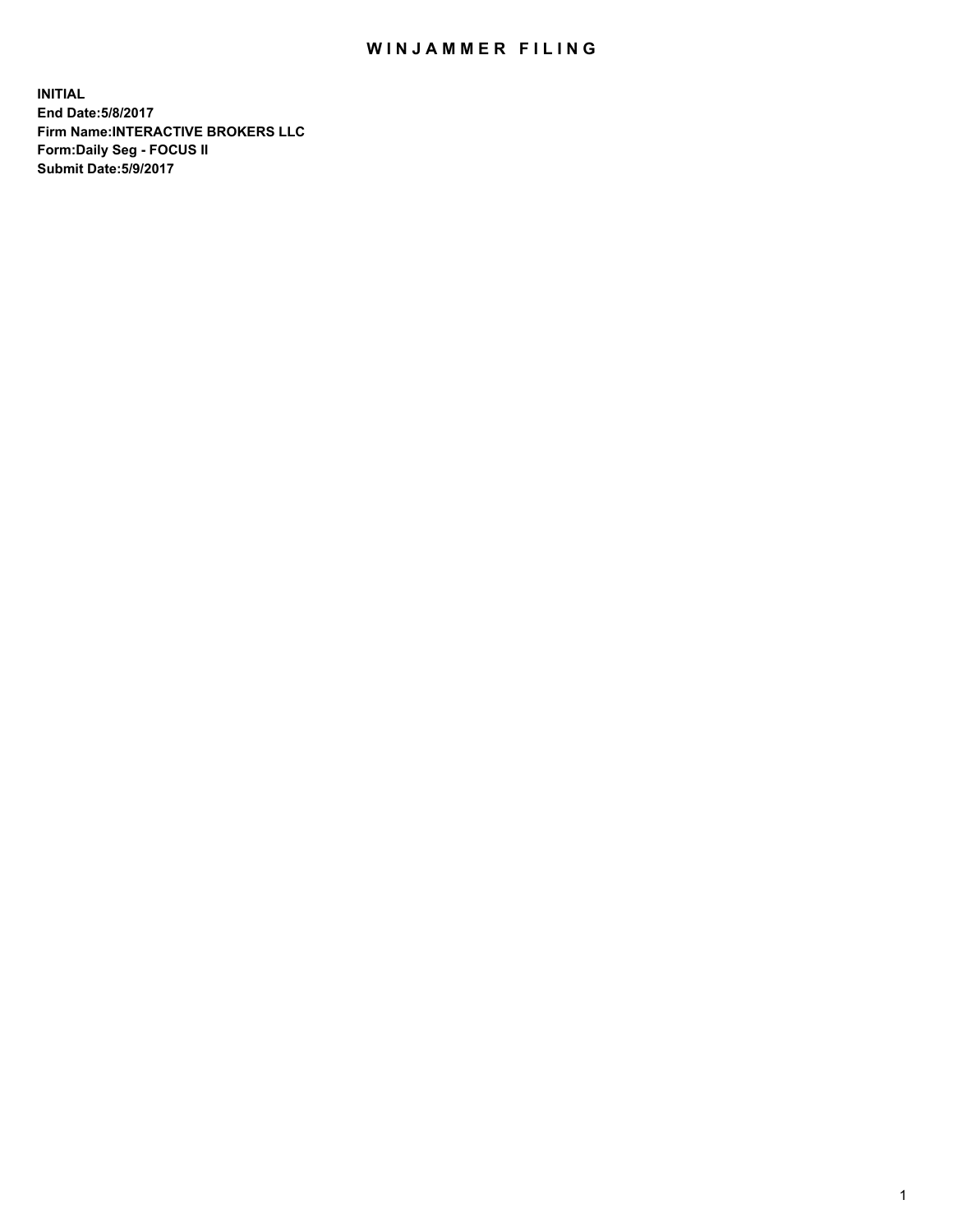## **INITIAL End Date:5/8/2017 Firm Name:INTERACTIVE BROKERS LLC Form:Daily Seg - FOCUS II Submit Date:5/9/2017 Daily Segregation - Cover Page**

| Name of Company<br><b>Contact Name</b><br><b>Contact Phone Number</b><br><b>Contact Email Address</b>                                                                                                                                                                                                                          | <b>INTERACTIVE BROKERS LLC</b><br>James Menicucci<br>203-618-8085<br>jmenicucci@interactivebrokers.c<br>om |
|--------------------------------------------------------------------------------------------------------------------------------------------------------------------------------------------------------------------------------------------------------------------------------------------------------------------------------|------------------------------------------------------------------------------------------------------------|
| FCM's Customer Segregated Funds Residual Interest Target (choose one):<br>a. Minimum dollar amount: ; or<br>b. Minimum percentage of customer segregated funds required:%; or<br>c. Dollar amount range between: and; or<br>d. Percentage range of customer segregated funds required between:% and%.                          | $\overline{\mathbf{0}}$<br>$\overline{\mathbf{0}}$<br>155,000,000 245,000,000<br>00                        |
| FCM's Customer Secured Amount Funds Residual Interest Target (choose one):<br>a. Minimum dollar amount: ; or<br>b. Minimum percentage of customer secured funds required:%; or<br>c. Dollar amount range between: and; or<br>d. Percentage range of customer secured funds required between: % and %.                          | $\overline{\mathbf{0}}$<br>0<br>80,000,000 120,000,000<br>00                                               |
| FCM's Cleared Swaps Customer Collateral Residual Interest Target (choose one):<br>a. Minimum dollar amount: ; or<br>b. Minimum percentage of cleared swaps customer collateral required:% ; or<br>c. Dollar amount range between: and; or<br>d. Percentage range of cleared swaps customer collateral required between:% and%. | $\overline{\mathbf{0}}$<br>$\underline{\mathbf{0}}$<br>0 <sub>0</sub><br>0 <sub>0</sub>                    |

Attach supporting documents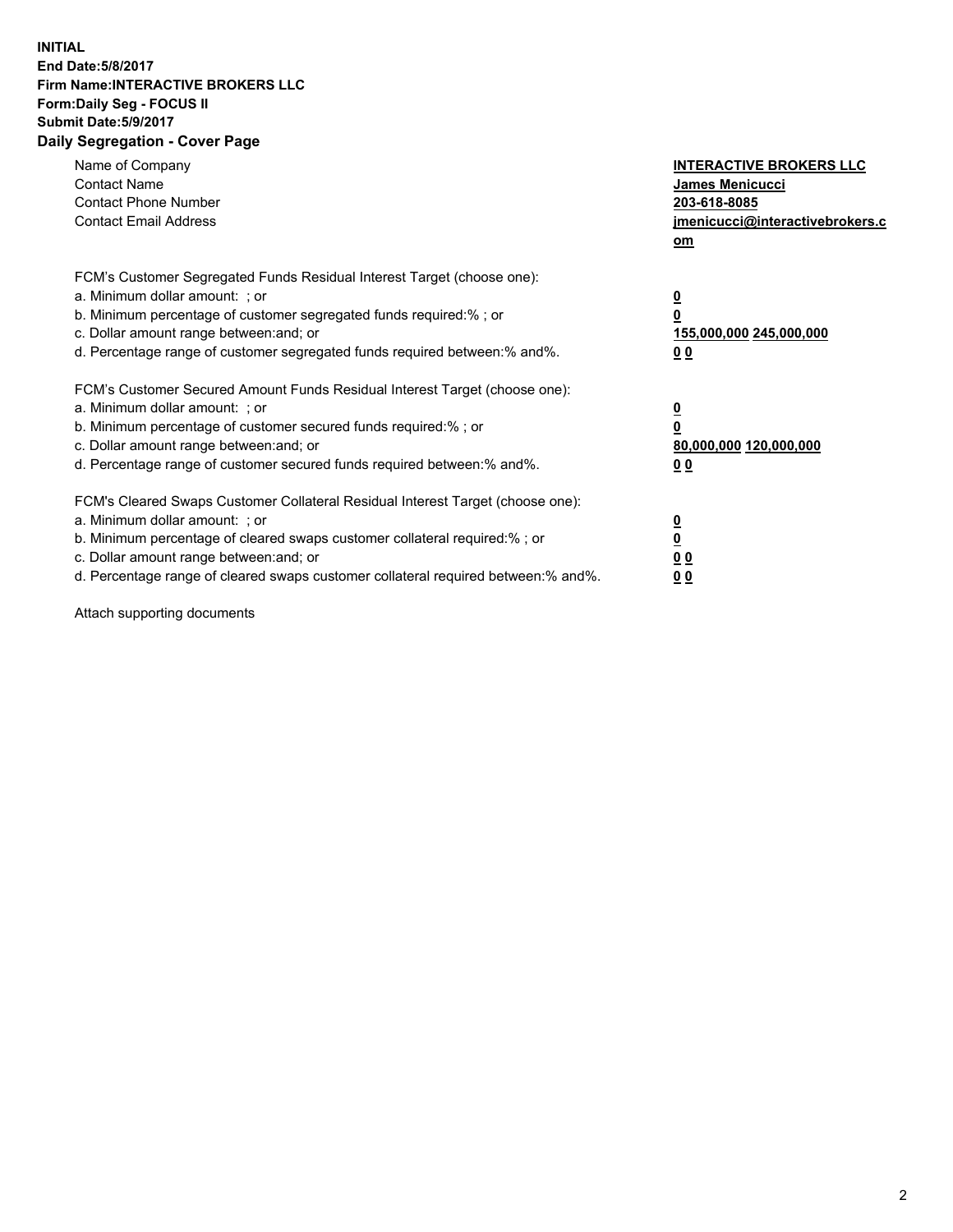## **INITIAL End Date:5/8/2017 Firm Name:INTERACTIVE BROKERS LLC Form:Daily Seg - FOCUS II Submit Date:5/9/2017 Daily Segregation - Secured Amounts**

|     | Foreign Futures and Foreign Options Secured Amounts                                                        |                                  |
|-----|------------------------------------------------------------------------------------------------------------|----------------------------------|
|     | Amount required to be set aside pursuant to law, rule or regulation of a foreign                           | $0$ [7305]                       |
|     | government or a rule of a self-regulatory organization authorized thereunder                               |                                  |
| 1.  | Net ledger balance - Foreign Futures and Foreign Option Trading - All Customers                            |                                  |
|     | A. Cash                                                                                                    | 319,678,967 [7315]               |
|     | B. Securities (at market)                                                                                  | $0$ [7317]                       |
| 2.  | Net unrealized profit (loss) in open futures contracts traded on a foreign board of trade                  | 4,986,597 [7325]                 |
| 3.  | Exchange traded options                                                                                    |                                  |
|     | a. Market value of open option contracts purchased on a foreign board of trade                             | 70,707 [7335]                    |
|     | b. Market value of open contracts granted (sold) on a foreign board of trade                               | -73,078 [7337]                   |
| 4.  | Net equity (deficit) (add lines 1.2. and 3.)                                                               | 324,663,193 [7345]               |
| 5.  | Account liquidating to a deficit and account with a debit balances - gross amount                          | 21,244 [7351]                    |
|     | Less: amount offset by customer owned securities                                                           | 0 [7352] 21,244 [7354]           |
| 6.  | Amount required to be set aside as the secured amount - Net Liquidating Equity                             | 324,684,437 [7355]               |
|     | Method (add lines 4 and 5)                                                                                 |                                  |
| 7.  | Greater of amount required to be set aside pursuant to foreign jurisdiction (above) or line                | 324,684,437 [7360]               |
|     | 6.                                                                                                         |                                  |
|     | FUNDS DEPOSITED IN SEPARATE REGULATION 30.7 ACCOUNTS                                                       |                                  |
| 1.  | Cash in banks                                                                                              |                                  |
|     | A. Banks located in the United States                                                                      | 78,953,000 [7500]                |
|     | B. Other banks qualified under Regulation 30.7                                                             | 0 [7520] 78,953,000 [7530]       |
| 2.  | Securities                                                                                                 |                                  |
|     | A. In safekeeping with banks located in the United States                                                  | 326,674,075 [7540]               |
|     | B. In safekeeping with other banks qualified under Regulation 30.7                                         | 0 [7560] 326,674,075 [7570]      |
| 3.  | Equities with registered futures commission merchants                                                      |                                  |
|     | A. Cash                                                                                                    | $0$ [7580]                       |
|     | <b>B.</b> Securities                                                                                       | $0$ [7590]                       |
|     | C. Unrealized gain (loss) on open futures contracts                                                        | $0$ [7600]                       |
|     | D. Value of long option contracts                                                                          | $0$ [7610]                       |
|     | E. Value of short option contracts                                                                         | 0 [7615] 0 [7620]                |
| 4.  | Amounts held by clearing organizations of foreign boards of trade                                          |                                  |
|     | A. Cash                                                                                                    | $0$ [7640]                       |
|     | <b>B.</b> Securities                                                                                       | $0$ [7650]                       |
|     | C. Amount due to (from) clearing organization - daily variation                                            | $0$ [7660]                       |
|     | D. Value of long option contracts                                                                          | $0$ [7670]                       |
|     | E. Value of short option contracts                                                                         | 0 [7675] 0 [7680]                |
| 5.  | Amounts held by members of foreign boards of trade                                                         |                                  |
|     | A. Cash                                                                                                    | 72,895,559 [7700]                |
|     | <b>B.</b> Securities                                                                                       | $0$ [7710]                       |
|     | C. Unrealized gain (loss) on open futures contracts                                                        | 1,959,828 [7720]                 |
|     | D. Value of long option contracts                                                                          | 70,707 [7730]                    |
|     | E. Value of short option contracts                                                                         | -73,078 [7735] 74,853,016 [7740] |
| 6.  | Amounts with other depositories designated by a foreign board of trade                                     | 0 [7760]                         |
| 7.  | Segregated funds on hand                                                                                   | $0$ [7765]                       |
| 8.  | Total funds in separate section 30.7 accounts                                                              | 480,480,091 [7770]               |
| 9.  | Excess (deficiency) Set Aside for Secured Amount (subtract line 7 Secured Statement<br>Page 1 from Line 8) | 155,795,654 [7380]               |
| 10. | Management Target Amount for Excess funds in separate section 30.7 accounts                                | 80,000,000 [7780]                |
| 11. | Excess (deficiency) funds in separate 30.7 accounts over (under) Management Target                         | 75,795,654 [7785]                |
|     |                                                                                                            |                                  |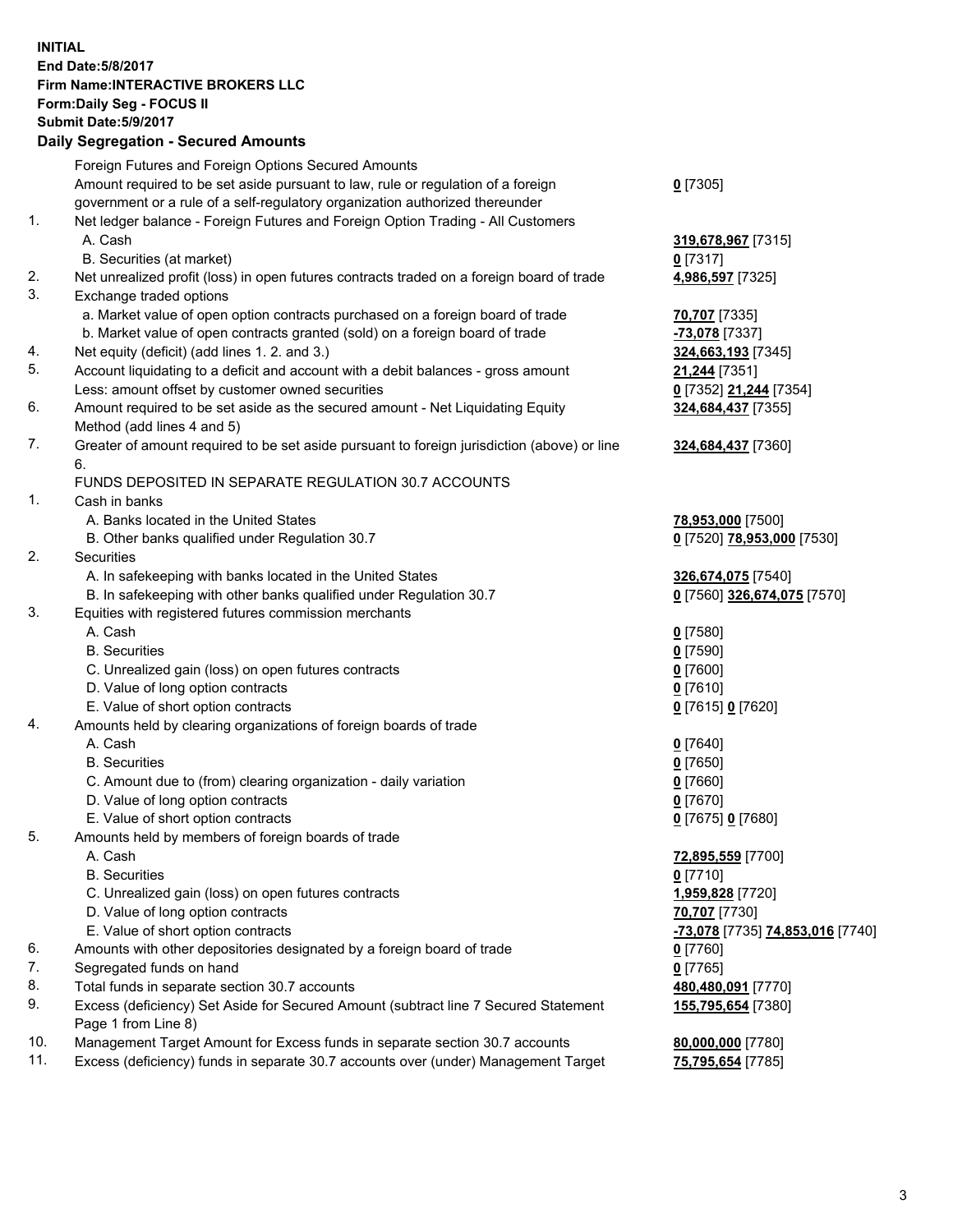**INITIAL End Date:5/8/2017 Firm Name:INTERACTIVE BROKERS LLC Form:Daily Seg - FOCUS II Submit Date:5/9/2017 Daily Segregation - Segregation Statement** SEGREGATION REQUIREMENTS(Section 4d(2) of the CEAct) 1. Net ledger balance A. Cash **3,688,710,483** [7010] B. Securities (at market) **0** [7020] 2. Net unrealized profit (loss) in open futures contracts traded on a contract market **-91,334,077** [7030] 3. Exchange traded options A. Add market value of open option contracts purchased on a contract market **109,365,217** [7032] B. Deduct market value of open option contracts granted (sold) on a contract market **-205,697,329** [7033] 4. Net equity (deficit) (add lines 1, 2 and 3) **3,501,044,294** [7040] 5. Accounts liquidating to a deficit and accounts with debit balances - gross amount **355,203** [7045] Less: amount offset by customer securities **0** [7047] **355,203** [7050] 6. Amount required to be segregated (add lines 4 and 5) **3,501,399,497** [7060] FUNDS IN SEGREGATED ACCOUNTS 7. Deposited in segregated funds bank accounts A. Cash **387,319,442** [7070] B. Securities representing investments of customers' funds (at market) **2,032,064,675** [7080] C. Securities held for particular customers or option customers in lieu of cash (at market) **0** [7090] 8. Margins on deposit with derivatives clearing organizations of contract markets A. Cash **24,913,165** [7100] B. Securities representing investments of customers' funds (at market) **1,326,602,723** [7110] C. Securities held for particular customers or option customers in lieu of cash (at market) **0** [7120] 9. Net settlement from (to) derivatives clearing organizations of contract markets **1,549,470** [7130] 10. Exchange traded options A. Value of open long option contracts **109,379,888** [7132] B. Value of open short option contracts **-205,709,904** [7133] 11. Net equities with other FCMs A. Net liquidating equity **0** [7140] B. Securities representing investments of customers' funds (at market) **0** [7160] C. Securities held for particular customers or option customers in lieu of cash (at market) **0** [7170] 12. Segregated funds on hand **0** [7150] 13. Total amount in segregation (add lines 7 through 12) **3,676,119,459** [7180] 14. Excess (deficiency) funds in segregation (subtract line 6 from line 13) **174,719,962** [7190] 15. Management Target Amount for Excess funds in segregation **155,000,000** [7194] **19,719,962** [7198]

16. Excess (deficiency) funds in segregation over (under) Management Target Amount Excess